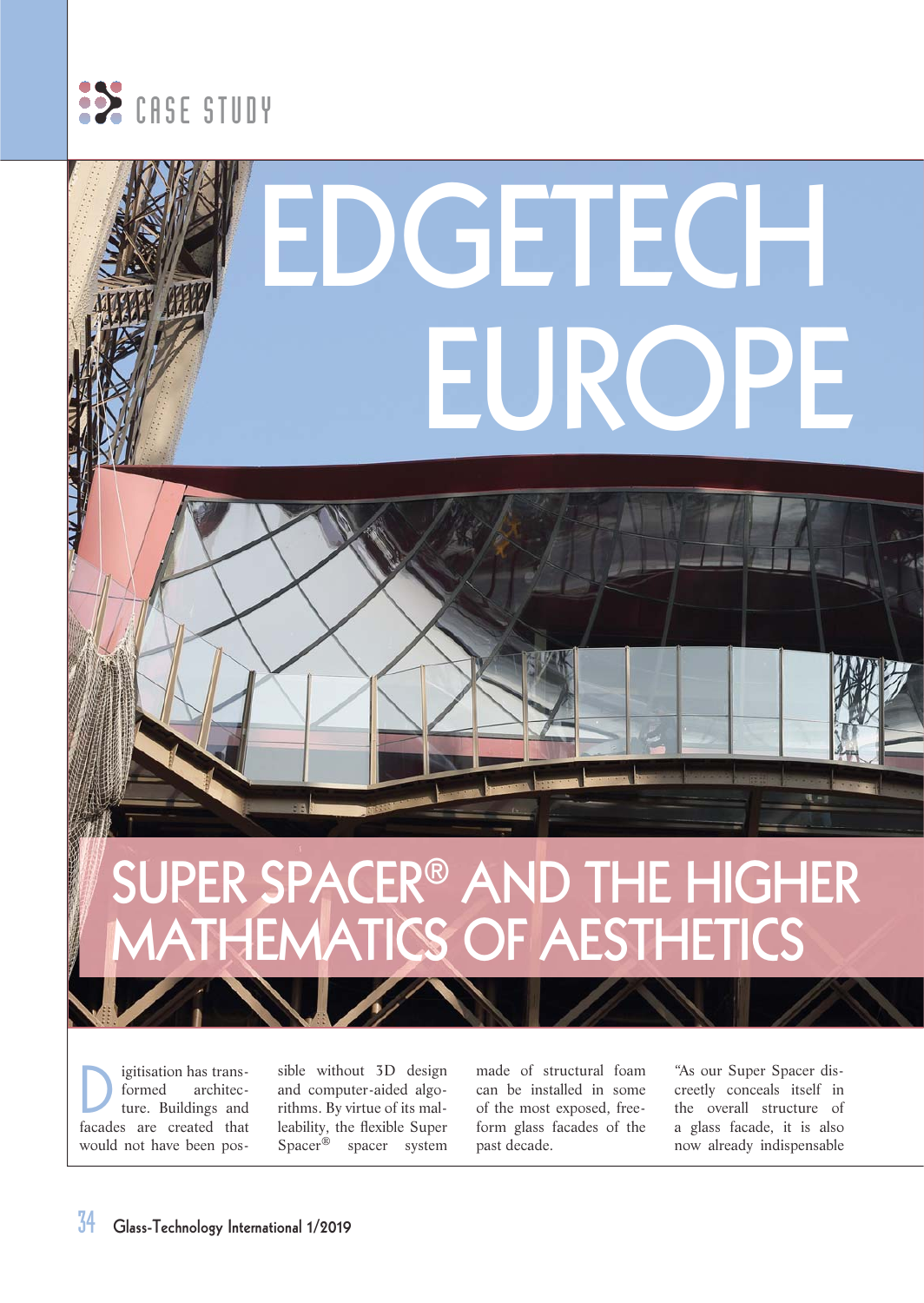

in many cases," explains Joachim Stoss, Managing Director of the German Edgetech Europe GmbH company based in Heinsberg on the outskirts of Düsseldorf. "The relinquishment of the right angle means that glass elements in organic buildings

This article takes us through two of the most recent projects carried out by Edgetech Europe with its Super Spacer® system. Firstly for glass facades eight metres high and more than 20 metres wide, concave and convex, in the reconstruction of the Gustave Eiffel Pavilion and the Ferrié Pavilion in Paris; and the 'Museum of the Future', currently under construction in Dubai.

> are exclusively installed as unique items. Thousands of individual insulating glass units for a single building are only feasible

using flexible spacers for several reasons."

More than 20 years have passed since the CAD software CATIA was used for a prestigious building for the first time in the design of the titanium outer skin for the Guggenheim Museum in Bilbao. This software, which was originally developed for the aircraft construction sector is now also irreplaceable in the glass architecture field. "One can justifiably claim that complex buildings such as Zaha Hadid's 'The Opus' or even the 'Museum of the Future', which is still under construction in Dubai, could not have been realised without digital planning tools," explains Johannes von Wenserski, authorised signatory at Edgetech Europe GmbH. The company based in Heinsberg is therefore particularly proud of the fact it is the first choice for such projects.

#### **GLASS FACADES WITH DOUBLE BENDS ON THE EIFFEL TOWER**

The graduate mathematician Zaha Hadid knew what type of burdens she could subject her designs too. Other architects are increasingly using the help of mathematicians to realise complex shapes. The relatively recent discipline of architectural geometry also played a role in the last renovation of the Eiffel Tower, which was completed in 2014. One of the key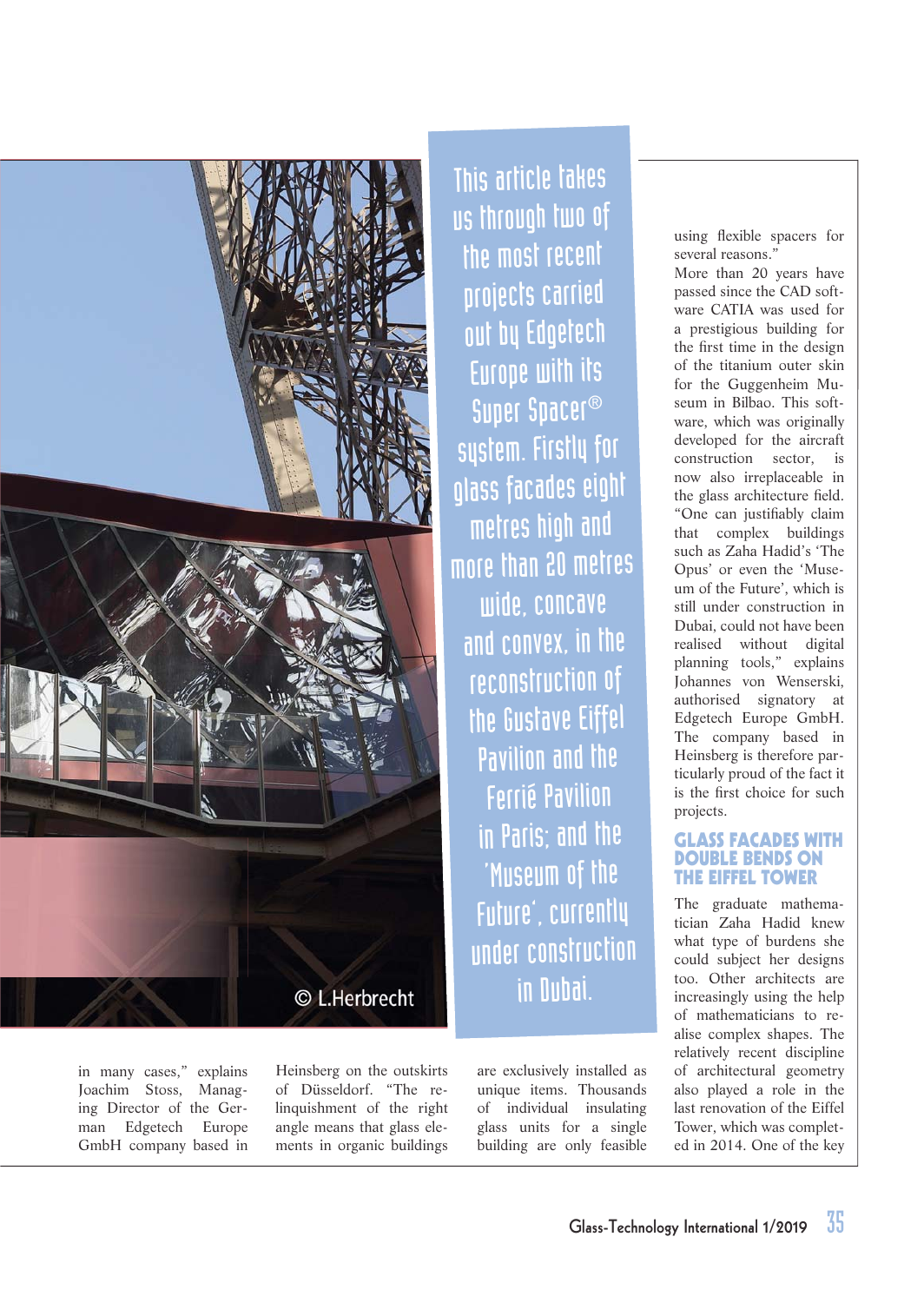



requirements placed upon the first of three viewing platforms to be redesigned at a height of 57.6 metres was to make it more attractive to visitors. The design provided by the Paris office Moatti-Riviére emerged as the winner of an architecture competition.

The Gustave Eiffel Pavilion and the Ferrié Pavilion complete with a museum as well as an information and service area were each reconstructed between two pillars. In the case of the already existing 58 Tour Eiffel restaurant the glass facade was brought in line with those present in the other two pavilions. Glass surfaces facing inside and outside, a 130 square metre glass floor, which opens up a view of the Champ-de-Mars below and a 2.5 metre high, surrounding glass balustrade, are not recommended for people who suffer from severe vertigo, but delight all other visitors while offering the greatest possible transparency in all directions. The doublekinked glass facades of the pavilions follow the angle of inclination of the pillars of 17 degrees.

Naturally, a glass facade that is eight metres high and more than 20 metres

> wide, concave and convex, cannot be manufactured in one piece. For the modelling of the individual panels, the free-form surface had to be dissected into indi-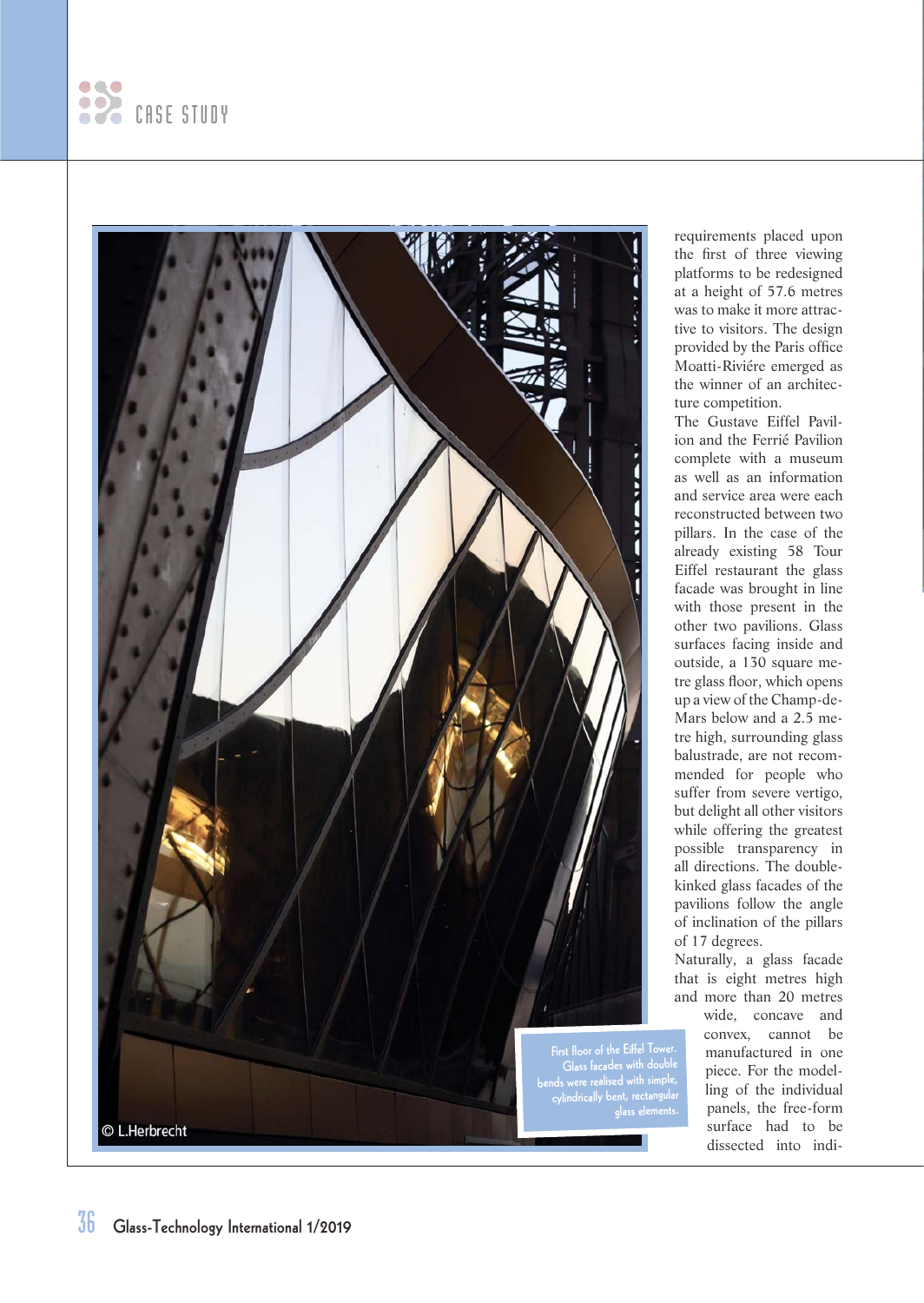

vidual, non-plane surface sections according to the principle of discretisation, which naturally may not reveal any measurable deviations at the connecting lines. Doubly kinked glass elements were ruled out on grounds of cost, and the facade planners RFR Paris thus got the team of Evolute GmbH headed by Professor Helmut Pottmann, optimisation of the calculation algorithms was ultimately a 'mosaic' of simply cylindrically bent, rectangular glass elements that could be produced economically on state-ofthe-art glass bending machines.

#### **DOUBLY BENT GLASS FACADES ON THE EIFFEL TOWER**

In order to meet the energy requirements, the Strasbourg-based facade builder, HEFI, opted for insulating glass elements made of bent quality glass from the Italian glass bending specialist SUNGLASS s.r.l. using Super Spacer® TriSeal™ Premium Plus as spacer. In order to ensure that the facades withstand the prevailing wind conditions on the Eiffel Tower, the impacts of different climate loads on the edge seal and the panes were simulated using the finite element method, and the fit of the panes was inspected using a 3D scanner following installation. "A flexible spacer adapts to any bend in the glass," explains Christoph Rubel, technical expert at Edgetech Europe GmbH. "It reduces the stresses in the edge of the glass pane caused by temperature and barometric changes. As a result, a higher level of

durability and gas-tightness is achieved than with edge-mounted systems using rigid spacers."

#### **SHAPED WINDOWS FORM CALLIGRAPH-IC ORNAMENTS**

Many experts consider the 'Museum of the Future', currently under construction in Dubai, to be the most complex building in the world. After its opening in 2019, it is expected to become a home to innovation and vision, ranging from the fields of science to medicine through to architecture and design. The toroidal-shaped building with the striking opening at its centre was designed by Shaun Killa of Killa Design. BuroHappold is responsible for the engineering, BAM International for the construction and AFFAN Innovative

**elements weighs 950 kilograms.**

Structures manufactures the facade made of fibre reinforced stainless steel, which is broken up by thousands of custommade insulating glass elements and provides it with its unique calligraphic ornamental form. According to Shaun Killa, Feng Shui was the inspiration behind the design. In Feng Shui, round forms symbolise the fertility of the earth, the boundlessness of the sky, and the emptiness between them the unknown, i.e. the future. The Arabic characters reproduce quotes from the ruler of Dubai and founder of the museum, Sheikh Mohammed bin Rashid Al Maktoum.<br>"The th

three-dimensional shape represents an unprecedented challenge in every sense," explains Fernando Morante, Technical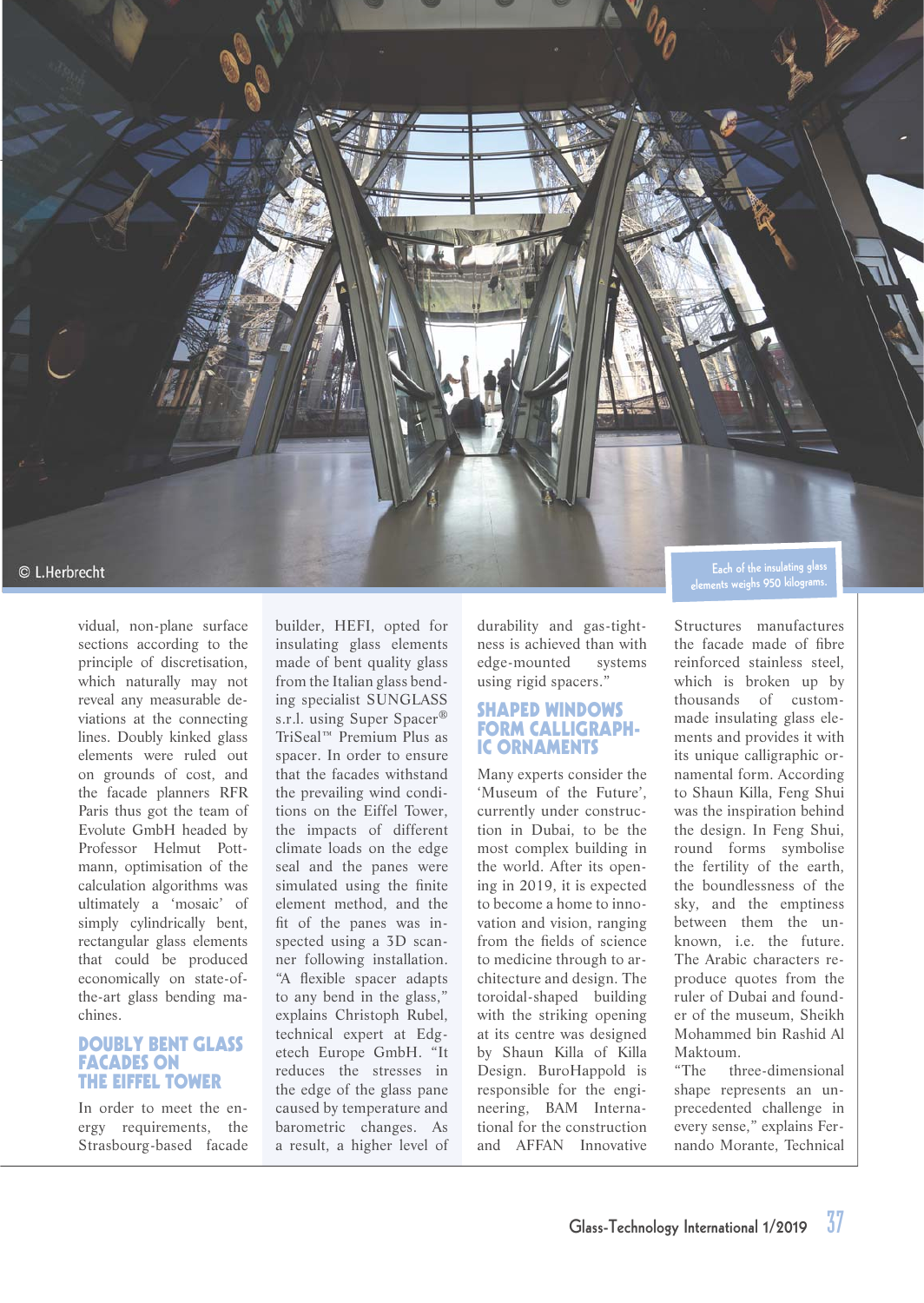



Director of AFFAN. "Even if you've planned curtain walls for decades, you always start from scratch when working on such a project." Commencing in the area of fire safety, there were no valid norms and standards, therefore AFFAN developed a special, ultra-lightweight composite for the outer skin, which passed all fire safety tests with flying colours. Not only in terms of the high-tech building material, but also in terms of the elaborate 3D construction using CATIA, they borrowed a lot of ideas from the aviation sector. "In the pre-digital era you would not have been able to plan this spectacular building," Fernando Morante confidently claims. Around 7,000 insulating glass elements, each of which is uniquely formed, are embedded in the outer skin, along with approxi-

mately 36,000 linear me-

tres of Edgetech Super Spacer® TriSealTM Premium Plus spacer. Fernando Morante is speaking from experience: "Since we used Super Spacer for the first time ten years ago for free-form insulating glass units in the Sheikh Zayed Mosque in Abu Dhabi, we have not had any problems with the panes of glass whatsoever. Therefore, for me, Super Spacer was the GO TO product to be assigned a key role in the

realisation of the 'Museum of the Future' right from the start. Due to the flexibility of the material, we can go to the limits of what is technologically feasible. Using rigid spacers, perfectly and individually shaped windows with very complex shape would have been virtually impossible to create," continues Fernando Morante, "especially since the quality requirements are extremely high – un-